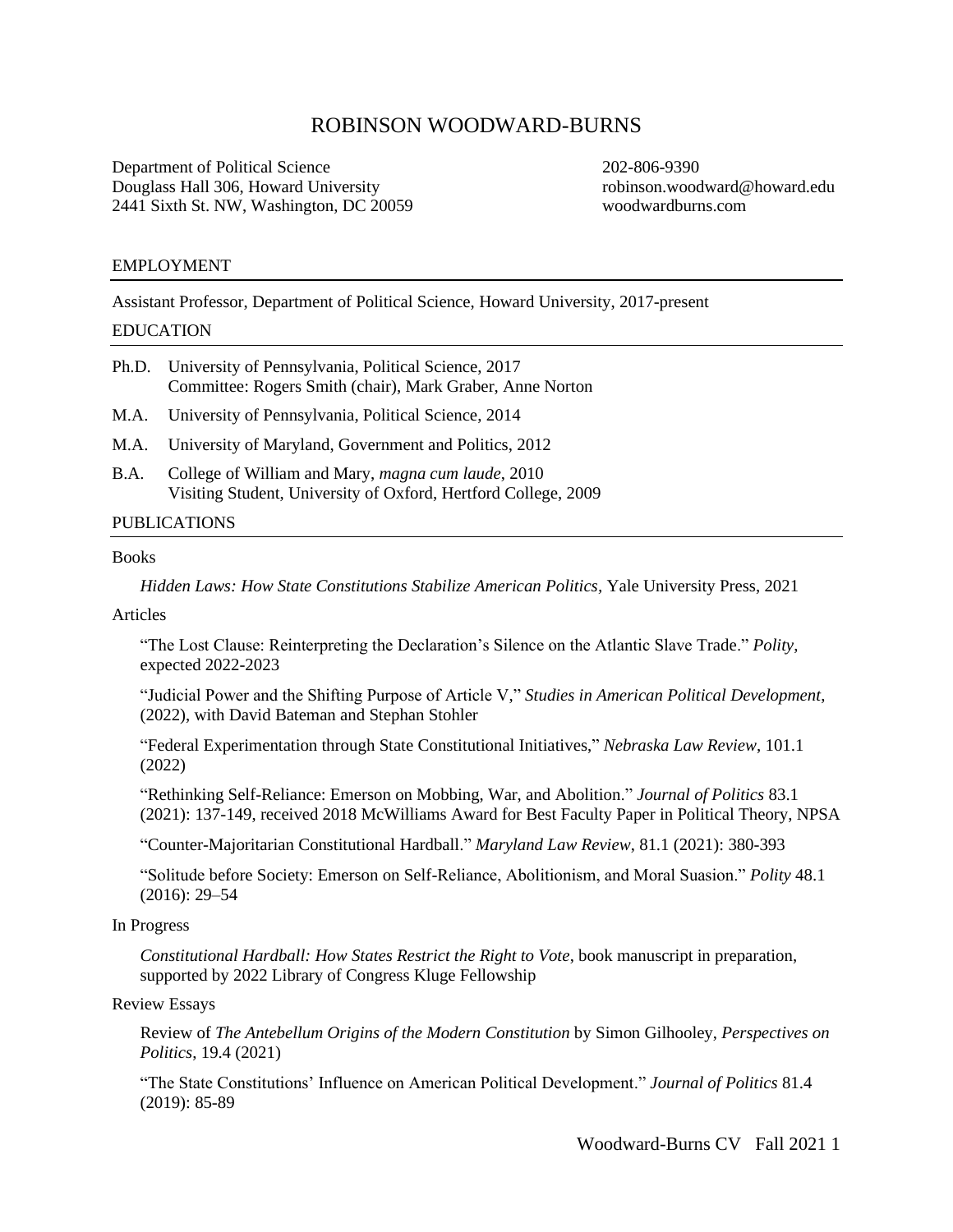"The Critical Minute: Recording and Remembering Early American Political Thought." *Tulsa Law Review* 54.2 (2019): 367-73

## Commentary

"Statehood, Partisanship, and the Constitution." *The Constitutionalist*, May 14, 2021

"Congress must fix a fatal flaw in the D.C. statehood bill." *Washington Post*, April 13, 2021

"Is the two-century battle for D.C. statehood finally near an end?" *Washington Post*, March 23, 2021

"The best way to secure the Capitol is to make D.C. a state." *Washington Post*, January 13, 2021

"Republicans' Supreme Court gambit may backfire. Here's how." *Washington Post*, Sept. 24, 2020

"The person who changes the Constitution." *The Atlantic*, January 17, 2020

"D.C. statehood is back on the House's agenda. Here's why it faces an uphill battle." *Washington Post*, September 19, 2019

"Trump wants to change the rules of citizenship. Here are three reasons his proposal might be unconstitutional." *Washington Post*, October 31, 2018

"The Equal Rights Amendment is one state from ratification. Now what?" *Washington Post*, June 20, 2018

# INVITED PRESENTATIONS

"Constitutional Hardball in Historical Perspective" Constitution Day Address, University of Maryland Baltimore County, September 2022

"Civil and Voting Rights under America's State Constitutions" Political Science and Public Administration Speaker Series, University of Toledo, March 2022

"Federalism and Decentralization of Conflict in American Political Development" American Politics Workshop, University of Maryland, October 2021

- "Federalism and American Constitutional Experimentation" Constitution Day Address, Hartwick College, September 2021
- "Understanding the Resilience of the American Constitution" Colloquium Series, Kinder Institute, University of Missouri, January 2021
- "Reflections on the Voting Rights Act" Black History Month Lecture, Dept. of History and Government, Bowie State University, Feb. 2020
- "State Constitutions, Railroads, and Prohibition: 1870-1920" Discussion Group on Constitutionalism, University of Maryland School of Law, March 2019
- "Emerson on Self-Reliance, Mobbing, and Constitutional Reform" Political Theory Workshop, Department of Government, Georgetown University, September 2018
- "For the Punishment of Crime: The Antebellum Northern Foundation of Convict Slavery" Discussion Group on Constitutionalism, University of Maryland School of Law, February 2018

# CONFERENCE PRESENTATIONS

"Hardball Republic: Constitutional Hardball During Periods of Ordinary Politics" Western Political Science Association Meeting, March 2022 Northeastern Political Science Association Meeting, November 2021 American Political Science Association Meeting, September 2021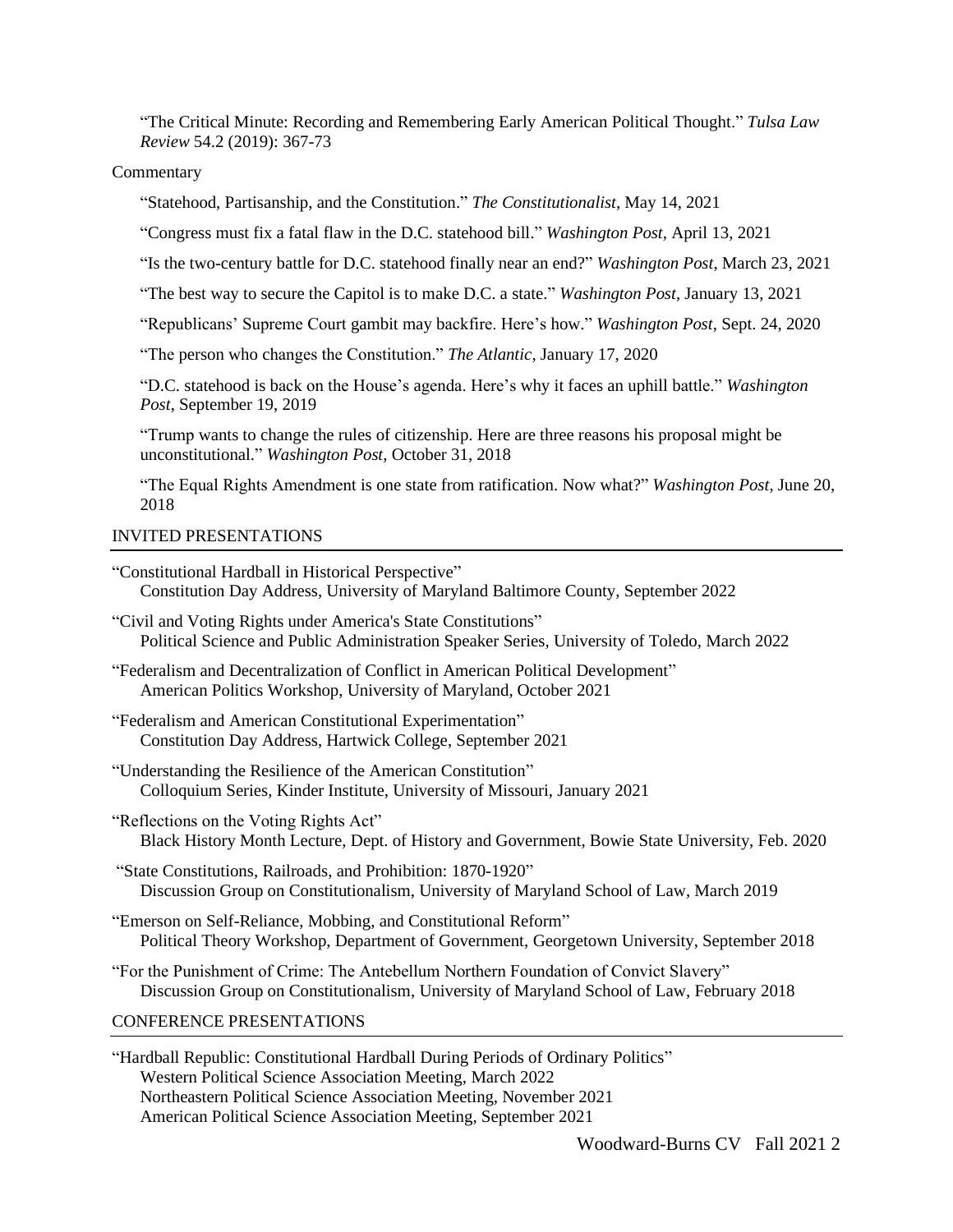New England Political Science Association Meeting, April 2021 Western Political Science Association Meeting, April 2021 International Forum on the Future of Constitutionalism Conference, January 2021

"The Lost Clause: Reinterpreting the Declaration's Silence on the Atlantic Slave Trade" Association for Political Theory Meeting, November 2020 American Political Thought Workshop, Claremont College, July 2020

"For the Punishment of Crime: The Antebellum Northern Foundation of Convict Leasing" Western Political Science Association Meeting, May 2020 Northeastern Political Science Association Meeting, November 2019

- "A Durable Shift in Article V Constitutional Politics" with David Bateman, Stephan Stolher University of Toronto Political Development Workshop, October 2019 Law and Society Association Meeting, May 2019 State Politics and Policy Conference, May 2019
- "Laboratories of Democracy? State Antecedents to Federal Rights" with David Bateman, Stephan Stolher American Political Science Association Meeting, September 2018 Law and Society Association Meeting, June 2018 Western Political Science Association Meeting, April 2017
- "From the States to the Nation with the Nineteenth Amendment" with Dawn Teele American Political Science Association Meeting, September 2017 Law and Society Association Meeting, June 2017 State Politics and Policy Conference, June 2017 Southern Political Science Association Meeting, January 2017
- "'When All Uniters Are Isolated:' Emerson's Antislavery Constitutionalism" Northeastern Political Science Association Meeting, November 2017 American Political Science Association Meeting, September 2017 Western Political Science Association Meeting, April 2017 Racism, Immigration, and Citizenship Conference, Johns Hopkins University, March 2017 Graduate Political Theory Workshop, University of Pennsylvania, March 2017 Association for Political Theory Meeting, October 2016
- "'The Union Indissoluble:' Suffrage, Federalism, and Jacksonian Constitutional Stability" Graduate Conference in Public Law, University of Texas, October 2016 American Political Science Association Meeting, September 2016 Western Political Science Association Meeting, March 2016
- "'Experience Must Be Our Only Guide:' Constitutional Instability at the American Founding" Penn Democracy, Citizenship, and Constitutionalism Graduate Workshop, September 2015 Graduate Conference in Public Law, University of Texas, September 2015
- "American Reconstitution: Federal and State Constitutional Development since 1776" American Political Science Association Meeting, September 2015 Western Political Science Association Meeting, April 2015 Graduate Political Science Conference, University of Pennsylvania, February 2015
- "Rousseau and Emerson on Solitude, Sympathy, and the American Indian" Midwest Political Science Association Meeting, April 2014 Western Political Science Association Meeting, March 2014
- "Violence and Antislavery Moral Suasion in David Walker's *Appeal*" Graduate Political Science Conference, University of Pennsylvania, March 2013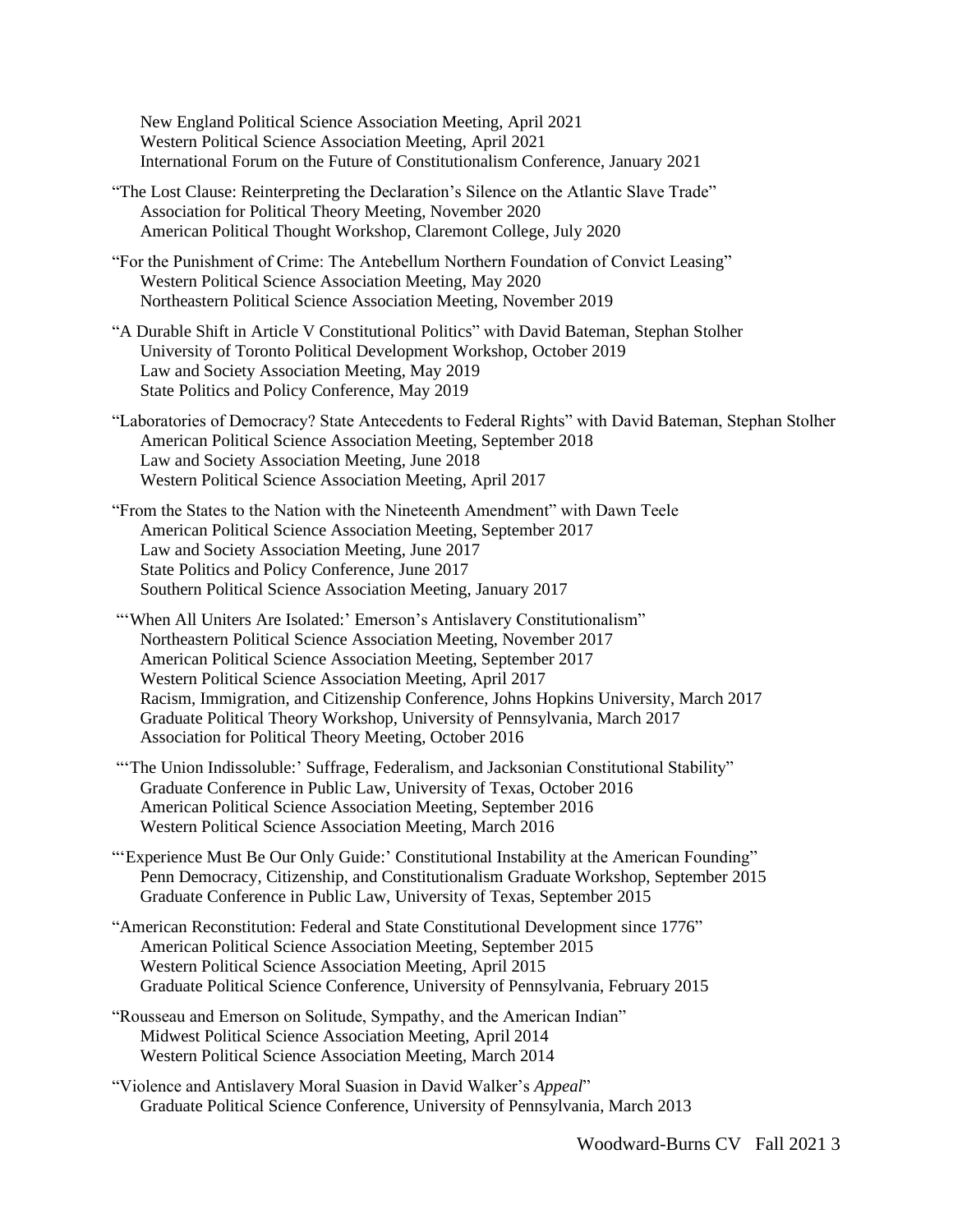"Emerson on Solitude and Conversation"

French-Italian Graduate Society Conference, University of Pennsylvania, March 2013 Graduate Political Theory Workshop, University of Pennsylvania, January 2013

# FELLOWSHIPS, AWARDS, AND GRANTS

### Fellowships

Kluge Fellowship, Library of Congress, 2022 Fellowship, Jack Miller Center, 2015, 2017 Benjamin Franklin Fellowship, University of Pennsylvania, 2012-2017 Graduate Assistantship, University of Maryland, 2010-2012

#### Awards

McWilliams Award for Best Faculty Paper in Political Theory, NPSA, 2018 Tom Carsey Award, American Political Science Association, 2017 Prestage-Cook Award, Southern Political Science Association, 2017 Best Graduate Student Poster in Law and Courts, American Political Science Association, 2015

#### **Grants**

Summer Faculty Research Grant, Howard University, 2018 Summer Institute Stipend, National Endowment for the Humanities, 2018 Faculty Startup Grant, Howard University, 2017-2019 Dean's Travel Grant, School of Arts and Sciences, University of Pennsylvania, 2014-2017 Research Grant, Department of Political Science, University of Pennsylvania, 2013, 2016 Travel Grant, Graduate and Professional Student Association, University of Pennsylvania, 2014-2016 Travel Grant, American Political Science Association, 2015 Travel Grant, School of Arts and Sciences Grad. Student Gov., University of Pennsylvania, 2014 Jacob K. Goldhaber Grant, Graduate School, University of Maryland, 2012 Travel Grant, Department of Government and Politics, University of Maryland, 2012

#### Invited Participant

Antislavery Constitutionalism Seminar, Institute for Constitutional History, Fall 2018 Institute on Slavery and the Constitution, National Endowment for the Humanities, Summer 2018 Institute for Civic Studies, Tufts University, Summer 2013

#### **TEACHING**

#### Graduate Courses

Nature and Uses of Political Theory, Spring 2018, 2022, Fall 2020 Seminar in American Politics, Fall 2022 Approaches to the Study of Public Law, Spring 2020, Fall 2021 American Political Thought, Spring 2021, Fall 2018, 2019

# Undergraduate Courses

Introduction to Political Theory, Spring 2019, 2021, Summer 2021, Fall 2019, 2020 Constitutional Law: Government Powers, Summer 2020, 2021, Fall 2017, 2019 Constitutional Law: Civil Rights and Liberties, Spring 2018, 2019, 2020, Summer 2020, 2021 District of Columbia Government and Politics, Fall 2021, 2022 Introduction to American Politics (U. of Pennsylvania), Summer 2016, 2017 Modern American Constitutional Law, teaching assistant, (U. of Pennsylvania) Spring 2015 Early American Constitutional Law, teaching assistant, (U. of Pennsylvania) Fall 2014